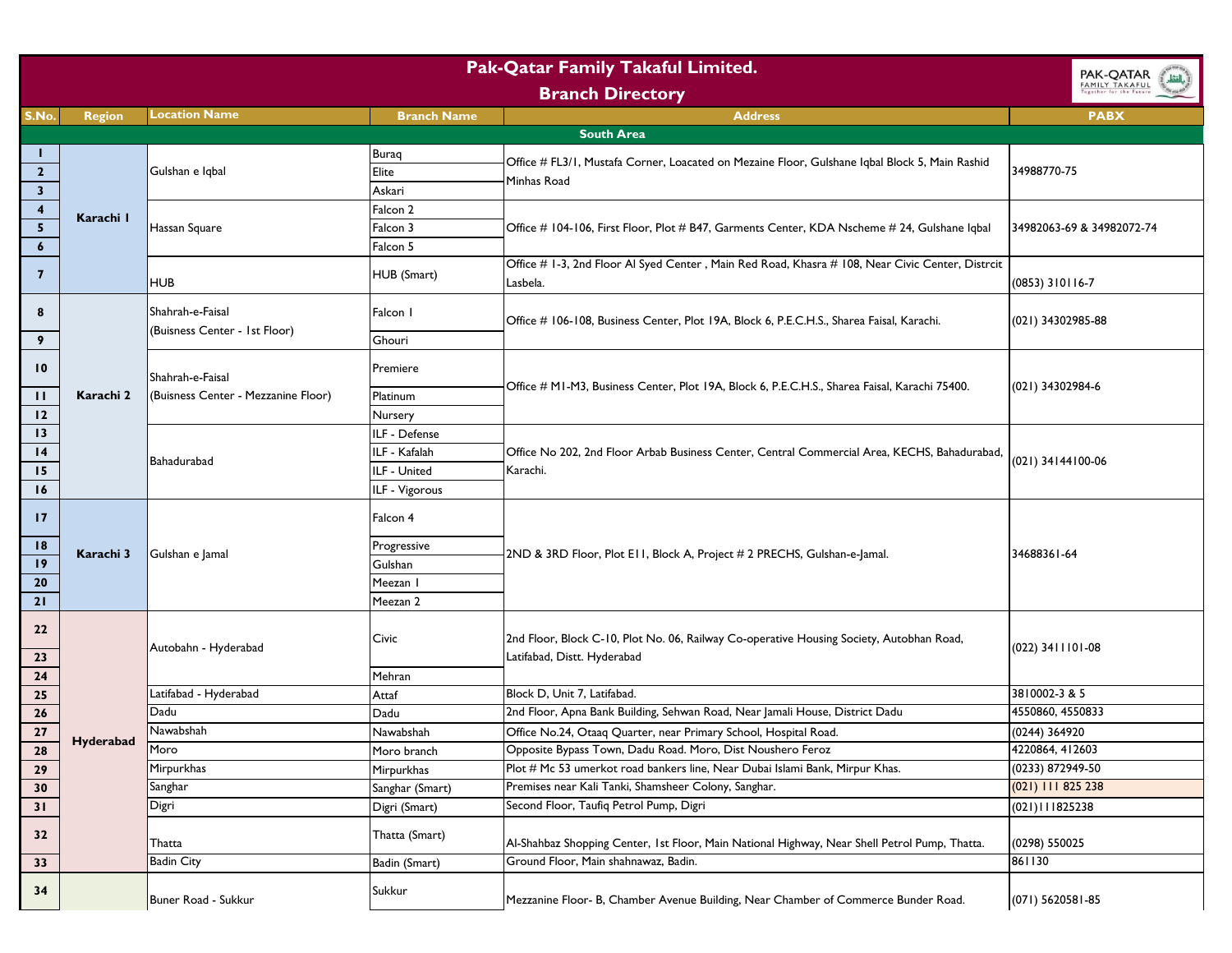| 35 |                    |                            | Sukkur Indus              |                                                                                                            |                                                   |
|----|--------------------|----------------------------|---------------------------|------------------------------------------------------------------------------------------------------------|---------------------------------------------------|
| 36 |                    | Khairpur                   | Khairpur                  | Ist floor, Plot # 18, Ali Murad, Katcheri Road, Near Zarai Tarqiate Bank, Khairpur.                        | (0243) 715230-1; 715213; 715216                   |
| 37 |                    | Gambat                     | Gambat (Smart)            | PLOT# 2261,2262 Station Road, UC-1 GAMBAT, Ranipur.                                                        | 720141                                            |
| 38 |                    | Ghotki                     | Ghotki                    | First Floor, S.K. Plaza, Near Sindh Bank, Devri Road, Dist. Ghotki                                         | (0723) 680194-97                                  |
| 39 |                    | Larkana                    | Larkana                   | 2nd Floor, Ward A, Mohalla Shiva, Mandili, Larkana                                                         | (074) 4053202-6                                   |
| 40 | <b>Sukkur</b>      | Shikarpur                  | Shikarpur (Smart)         | Ground Floor, Ali Motors, Near Aga Khan Laboratory, Jihad Chowk, Station Road, Shikarpur                   | (021)111825238                                    |
| 41 |                    | Kandhkot                   | Kandhkot                  | House DS-No.143/1, Juman Mohalla, Kandhkot Town                                                            | (021)111825238                                    |
| 42 |                    | lacobabad                  | Jacobabad (Smart)         | I <sup>st</sup> Floor, Micro Finance Building, Old Municipal Road, Jacobabad.                              | (072) 2654499                                     |
| 43 |                    | Dera Allah Yar             | Dear Allah Yaar (Smart)   | Near Old Stand Day, Main Quetta Road, Dera Allah Yar                                                       | 0838-510131                                       |
| 44 |                    | Dera Murad Jamali          | Dera Murad Jamali         | Main National Highway N-65, Opposite JS Bank, District Naseerabad.                                         | (0838) 710076; 710077                             |
| 45 |                    | Quetta                     | Quetta                    | Ist Floor, Taj Centre, Plot # 652, Atlas Bank Building, Near Manan Chowk, M.A. Jinnah Road                 | (081) 2865560-63                                  |
| 46 |                    | Larkana                    | <b>ILF Larkana Branch</b> | 2nd Floor, Ward A, Mohalla Shiva, Mandili, Larkana                                                         | 4053202-6                                         |
| 47 | <b>Balochistan</b> | Quetta                     | ILF - Quetta              | First Floor, Taj Center, Plot #652, Jinnah Road, Quetta                                                    | 2865560-64                                        |
|    |                    |                            |                           | <b>Central Area</b>                                                                                        |                                                   |
| 48 |                    | M.M. Alam - Lahore         | Model                     | 2nd Floor, Sorrento Square Mall, M. M. Alam Road, Gulberg-III                                              | (042) 35785745-49                                 |
| 49 |                    |                            | Main                      |                                                                                                            |                                                   |
| 50 |                    |                            | City                      |                                                                                                            |                                                   |
| 51 |                    | Asad Center - Lahore       | Prime                     | 2nd Floor, Asad Center, Adjacent Siddique Trade Center, Main Boulevard, Gulberg-II                         | (042) 35817202-4                                  |
| 52 |                    |                            | Dawn                      |                                                                                                            |                                                   |
| 53 |                    |                            | Royal                     |                                                                                                            |                                                   |
| 54 | Lahore             | Kasur                      | Kasur (Smart)             | First Floor, Above on U Bank, Liagat Road, Kasur.                                                          | 27,278,012,770,513                                |
| 55 |                    | Okara                      | Okara                     | Ist Floor, Ghulam Mustafa Center, M.A. Jinnah Road, Okara.                                                 | (044) 2520915-7                                   |
| 56 |                    | Sahiwal                    | Civic                     | 1st Floor, 15-E Rafique Center College Chowk, Sahiwal.                                                     | (021)111825238                                    |
| 57 |                    | Asad Center - Lahore       | ILF- Kahna Nau (Smart)    | Ferozepur Rd, Near National Bank, Kahna Nau, Kahna, Lahore,                                                | (042) 35817202-4                                  |
| 58 |                    |                            | ILF - Kasur (Smart)       | First Floor, Above on U Bank, Liaqat Road, Kasur.                                                          | (021) 111 825 238                                 |
| 59 |                    | Kasur                      | ILF - Hujra Shah Muqeem   | Ground Floor, Chunia Chowk, Near Madina Masjid, Circular Road, Hujra Shah Muqee, Tehsil                    |                                                   |
|    |                    |                            | (Smart)                   | Dipalpur, Dist. Okara                                                                                      | (021) 111 825 238                                 |
| 60 |                    | Gujranwala                 | Gujranwala                | 2nd Floor, Super Golden Plaza, Adjacent Golden, Pump, Main G.T. Road, Gujranwala.                          | (053) 7512800-01                                  |
| 61 |                    | Hafizabad                  | Hafizabad                 | Post Office Road, Opposite Sadiq Dost Hospital, Hafizabad.                                                 |                                                   |
| 62 |                    | Defence Road - Sialkot     | Sialkot                   | First Floor, Sharif Plaza, Paris Road, Sialkot.                                                            | (052) 3573801-03                                  |
| 63 |                    | Daska                      | Daska                     | First floor, City Plaza, Jinnah Chowk, Daska.                                                              | (052) 6614001,05,10                               |
| 64 |                    | Dhamtal                    | Dhamtal (Smart)           | First Floor, near Faryal Commotion shop, Sialkot Road, Dhamthal, District Narowal                          | (021) 111 825 238                                 |
| 65 | Gujranwala         | Narowal                    | Narowal                   | First Floor, Khewat # 400, Khatooni # 801, Old Katcheri road, Narowal.                                     |                                                   |
| 66 |                    | Gujrat                     | Gujrat                    | Ground Floor, Ammar Bank Mall, Opposite Jinnah Super Market, G.T. Road, Gujrat, Pakistan.                  | (053) 3532451-52; 3724510-29;<br>3724679; 3724713 |
| 67 |                    | Lalamusa                   | Lalamusa (Smart)          | First Floor, Bank Islami Building, Adjacent to Commander Shahzad Municipal Library, G.T Road,<br>Lalamusa. | (053) 7512800-01                                  |
| 68 |                    | Mandi Bahauddin            | Kharian (Smart)           | Ground Floor, Petro Park CNG Station, Mani GT Road, Kharian                                                | 515,212,515,312                                   |
| 69 |                    | Faical Contor - Faicalahad | Civic                     | Ind Floor PI4 Kotwali Road Faicalahad                                                                      | (041) REEL7LR_74 - REEL30L_IO                     |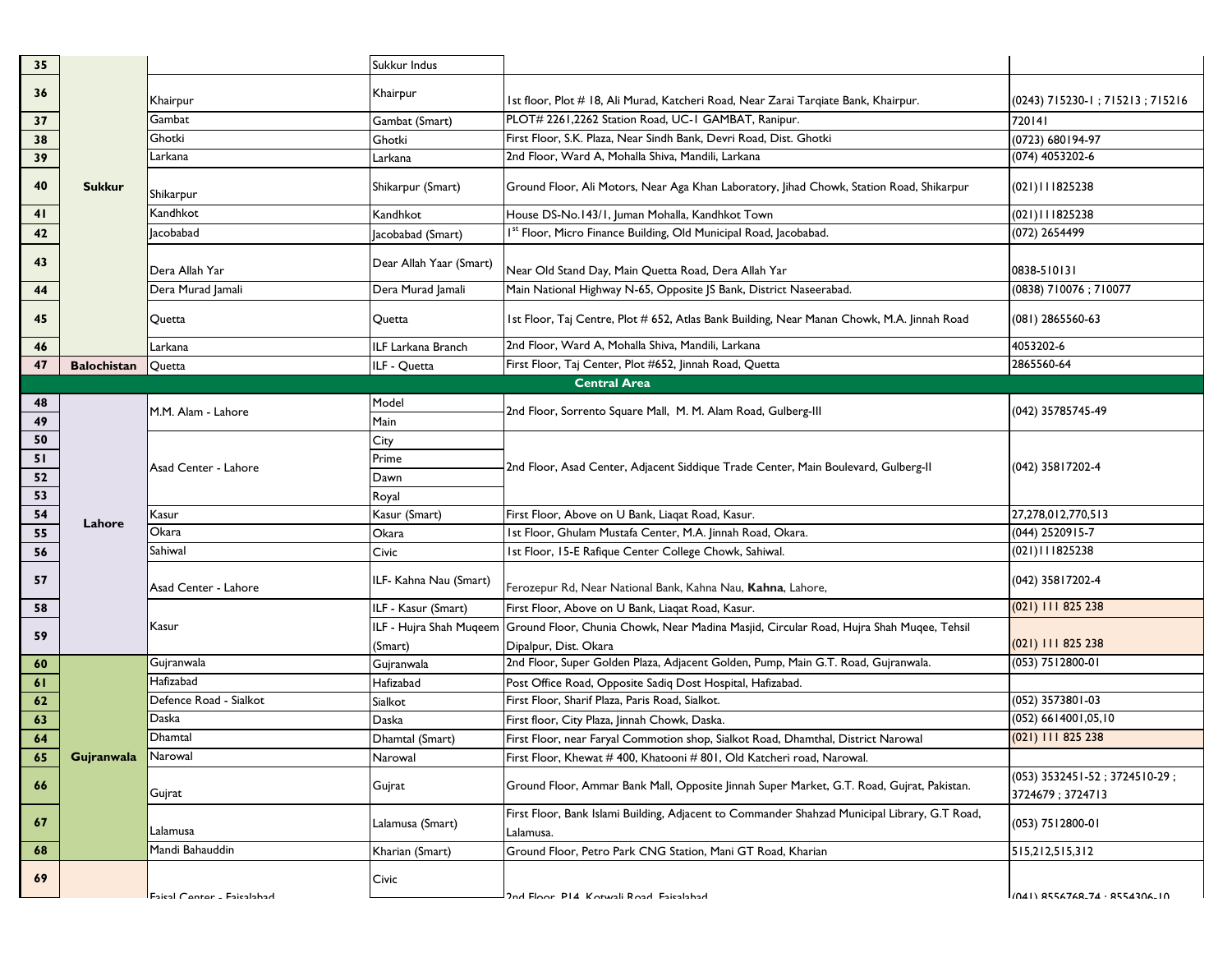| 70       |                   | alsal Cellici - Laisalavau    | City                       | <b>AUM LIVVILLET, INVERTAILINVAN, LABAIAVAN</b>                                                | ט ו-טטעדעכט , ד ליטט לטכנט ( ודטן |
|----------|-------------------|-------------------------------|----------------------------|------------------------------------------------------------------------------------------------|-----------------------------------|
| 71       |                   |                               | Eagle                      |                                                                                                |                                   |
| 72       |                   | <b>Jaranwala</b>              | laranwala                  | Ground Floor P-43, Circular Road, Jaranwala                                                    | $(041)$ 4317451-54                |
| 73       |                   | Samundari                     | Noble Branch               | Ground Floor, Plot #43, Housing Colony, Dist. Faisalabad.                                      | (021)111825238                    |
| 74       |                   | Muridwala                     | Muridwala (Smart)          | First Floor, Above Habib Metropoliton Bank, Samundari rajana road, Muridwala, Dist. Faisalabad | (021) 111 825 238                 |
| 75       |                   | Nankana Sahib                 | Nankana Sahib (Smart)      | Ist Floor, Gurdwara Bazar, Opp: Water Tanki, Railway Road, Nankana                             | $(021)$ 111 825 238               |
| 76       |                   | Toba Tek Singh                | Chenab T.T. Singh          | Ist Floor, Madni Mart, Madina Plaza, Chamra Mandi, Toba Tek Singh.                             | (046) 2510956-9                   |
| 77       | Faisalabad        | Gojra                         | Goira (Smart)              | Ist Floor, JS Bank Building, Railway Road, Gojra.                                              | (046) 3511617                     |
| 78       |                   | Pir Mahal                     | Pir Mahal                  | Third Floor, Plot # 8/8 & 9/9, Above Bank Alfalah, Rajna Road, Poshrabad, Peer Mahal Dist Toba | 3360600-1                         |
| 79       |                   |                               | <b>Ihang</b>               |                                                                                                |                                   |
| 80       |                   | Jhang                         | Shorkot (Smart)            | 5 Civil Lines, Jhang, Saddar.                                                                  | (047) 7651880-4                   |
| 81       |                   | Sargodha                      | Sargodha                   | Office # 45, 2nd Floor, Rehman Plaza, University Road, Sargodha.                               | (048) 3215555; 3729260; 3210812-3 |
| 82       |                   | <b>Bhalwal</b>                | <b>Bhalwal (Smart)</b>     | First Floor, Yasin Plaza near NADRA Office, Ajnala Road, Satelite Town, Bhalwal.               | (021)111825238                    |
| 83       |                   | Mianwali                      | Mianwali (Smart)           | Second Floor, Opposite Elementary College, Govt Hish Schol Road, Mianwali                      | (021)111825238                    |
| 84       |                   | <b>Bhakkar</b>                | Bakkhar Branch             | Ist Floor, Al-Qaim Plaza, Near Chisti Chowk, Jhang Road, Bhakhar.                              | (0453) 5105114-5                  |
| 85       |                   | Kotlwali Road                 | ILF - Faisalabad Branch    |                                                                                                | (021) 111 825 238                 |
| 86       |                   | Nawa-e-Waqt Building - Multan | Civic                      | Ist Floor, Nawa-e-Waqt Building, Main Abdali Road, Nawa Sheher, Multan.                        | (061) 4500185-90                  |
| 87       |                   |                               | Multan Sultan              |                                                                                                |                                   |
| 88       |                   | Shujabad                      | Shujabad (Smart)           | First Floor, Khewat # 866, Near Baloch Colony, Jalalpur Road, Shujabad                         | (021)111825238                    |
| 89       |                   | Muzzafargarh                  | Muzaffargarh (Smart)       | First Floor, ZIMKO Motors Showroom, Dost Plaza, Jhang Road, Near Ralilway Phatak, Muzzfargarh  | 2552556                           |
| 90       |                   | Layyah                        | Layyah (Smart)             | First Floor, Plot 9, Block 12, Bypass Road, Mandi Town, Layyah                                 | 410441-42-43                      |
| 91<br>92 | <b>Multan</b>     | D.G. Khan                     | D.G. Khan-I<br>D.G. Khan-2 | ISt Floor, Younis Plaza, Near Govt. Girls High School #1, Railway Road, D.G.Khan               | (064) 2474037-8 ; 2470524-5       |
| 93       |                   | Khanewal                      | Khanewal (Smart)           | 1st Floor, Midu wala chowk, bismillah road, Khanewal.                                          | (021) 111 825 238                 |
| 94       |                   | Mian Channu                   | Mian Channu                | I <sup>st</sup> Floor, Shadab Market, G.T. Road.                                               | (0652) 663392; 663492             |
| 95       |                   | Vehari                        | Vehari (Smart)             | First Floor, Office # 1, Awais City Center, Karkhana Bazar, Near Faysal Bank, Vehari.          | (021) 111 825 238                 |
| 96       |                   | <b>Burewala</b>               | Burewala Branch (smart)    | Ist Floor, Flat No. 3 & 4, TCS office, Near Khushhali Bank, Multan Road, Bhurawala             | $(021)$ 111 825 238               |
| 97       |                   | Bahawalpur                    | Bahawalpur                 | 2nd Floor Qasim Lab, Library Chowk, Circular Road, Bahawalpur.                                 | (062) 2277841; 2277842; 2277843   |
| 98       |                   | Lodhran                       | Lodhran Branch (Smart)     | 1st Floor, Abbas Arcade, Usman Commercial Centre, Khanewal Road, Lodhran                       | 361008                            |
| 99       |                   | AhmedPur East                 | Rohi Branch                | 6-B-Y First Floor Street # A, ADS, Ahmedpur East                                               | 2508022-23                        |
| 100      |                   | Uch Sharif                    | Uch Sharif (Smart)         |                                                                                                | (021) 111 825 238                 |
| 101      | <b>Bahawalpur</b> | Hasil Pur                     | Hasil Pur (Smart)          | First Floor, Aranga Market, Chuna Wala Road, lopposite Grid Station, Hasilpur                  | (021) 111 825 238                 |
| 102      |                   | Chistian                      | Chistian (Smart)           | 22/E, Old Post Office Road Chishtian.                                                          | (063) 2508400; 2508600            |
| 103      |                   | Bahawalnagar                  | Bahawalnagar               | ISt Floor, Above Utility Store, Jail Road, Satluj Park Chowk                                   | (063) 2277841                     |
| 104      |                   | Khanpur                       | Khanpur (Smart)            | Poppy Plaza, Model Town B, Khanpur, District Rahim Yar Khan.                                   | (707) 5577847-51                  |
| 105      |                   | Rahim Yar Khan                | Rahim Yar Khan             | 10 Model Town, Hospital Road, Rahim Yar Khan.                                                  | (068) 5883701; 5884701; 5885701   |
| 106      |                   | Sadiqabad                     | Sadiqabad (Smart)          | Butt Plaza, New Town Bazar, Near Meezan Bank, Sadigabad, District Rahim Yar Khan.              | (068) 5703600; 5801166            |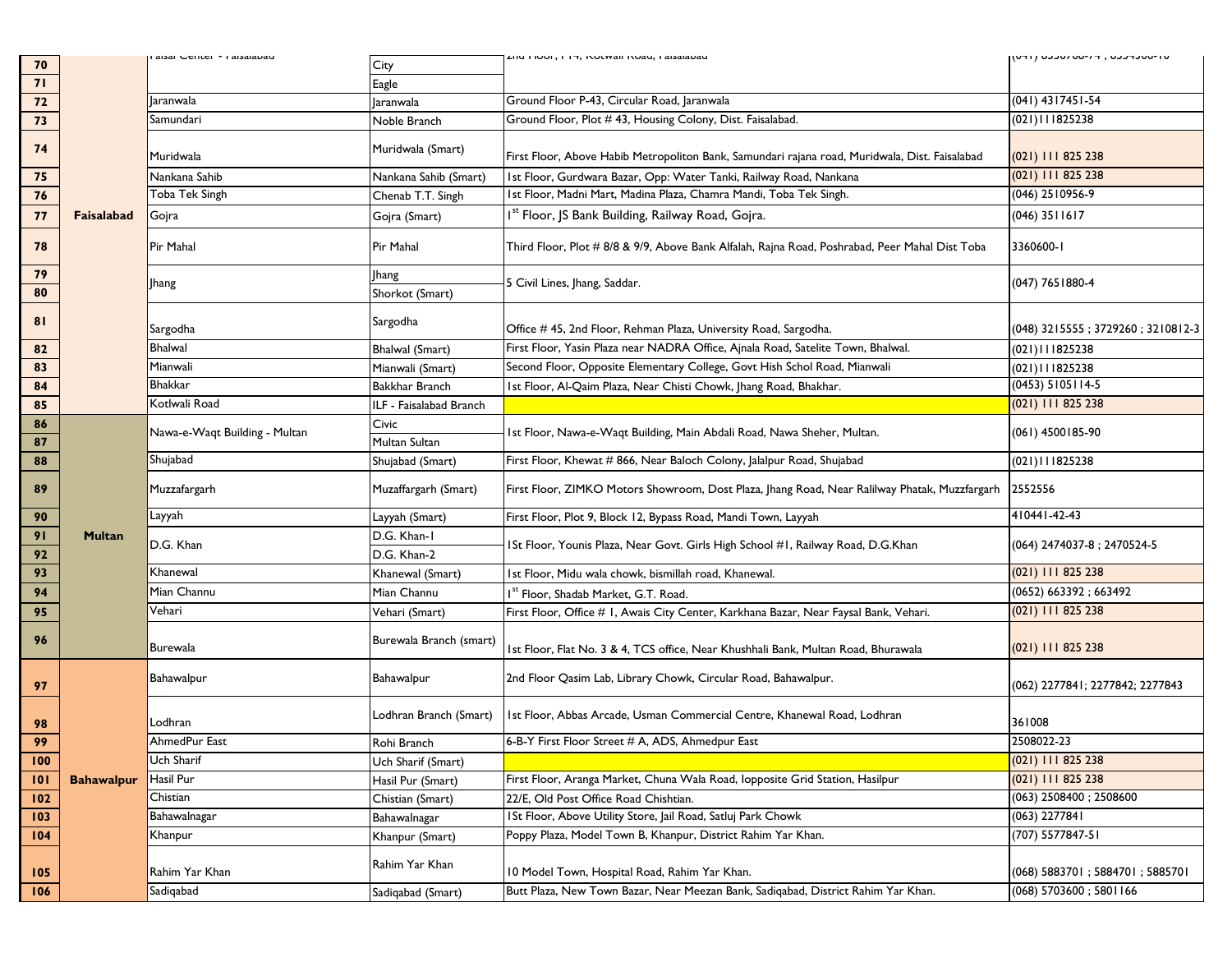|            | <b>North Area</b> |                             |                              |                                                                                                       |                                      |  |
|------------|-------------------|-----------------------------|------------------------------|-------------------------------------------------------------------------------------------------------|--------------------------------------|--|
| 107<br>108 |                   | Blue Area - Islamabad       | Margallah I<br>Margallah 2   | E-104, 3rd floor, Chenab Center, Jinnah Avenue, Blue Area, Islamabad.                                 | $(051)$ 2804133-35; (051) 2804138-40 |  |
| 109<br>110 |                   | Ramazan Plaza - Rawalpindi  | Rawalpindi I<br>Rawalpindi 2 | 2nd Floor, Ramazan Plaza, Plot # 28-B, Block B, Satellite Town, Murree Road, Rawalpindi.              | $(051)$ 4572061-64                   |  |
| Ш          | <b>Islamabad</b>  | Defence Saddar - Rawalpindi | Defence                      | Lower Ground Floor, Seghal Emporium, Rafiq Seghal Street, Main Muree Road, Saddar                     | 5120752-53,55-59                     |  |
| 112        |                   | Hassanabdal                 | Hassanabdal (Smart)          | Ist Floor, Goraya's Arcade, Wah Model Town Phase 01, Wah Cantt                                        | 2544483-84                           |  |
| 113        |                   | lehlum                      | Potohar                      | 2nd floor, Chaudhry Ghulam Ahmad Plaza, near Dubai Islamic Bank, Jadda Chungi, G.T Road,<br> helum.   | (0544) 273248; 273258                |  |
| 114        |                   | Blue Area - Islamabad       | ILF - Margallah              | E-104, 3rd floor, Chenab Center, Jinnah Avenue, Blue Area, Islamabad.                                 |                                      |  |
| 115        |                   |                             | ILF - Shaheen                |                                                                                                       | $(051)$ 2804133-35; (051) 2804138-40 |  |
| 116        |                   |                             | Khyber I                     |                                                                                                       |                                      |  |
| 117        |                   |                             | Khyber 2                     |                                                                                                       |                                      |  |
| 118        |                   | City Towers - Peshawar      | Khyber 3                     | Office 406-410, 4th Floor, Block C, City Towers, University Road, Peshawar.                           | (091) 5703675-80                     |  |
| 119        |                   |                             | Khyber 4                     |                                                                                                       |                                      |  |
| 120        |                   |                             | Khyber 5                     |                                                                                                       |                                      |  |
| 121        |                   |                             | Khyber 6                     |                                                                                                       |                                      |  |
| 122        |                   | Shabqadar                   | Shabqadar (Smart)            | Ground Floor, Akbar Hayat Plaza, Near DSP Office Main Shabqadar Bazar                                 | $(021)$ 111 825 238                  |  |
| 123        | Peshawar          | Charsadda                   | Charsadda                    | Ist Floor, Malik Tower, Near Charsadda, Railway Station, Mardan Road, Dist. Charsadda.                | (091) 6515571-74                     |  |
| 124        |                   | Mardan                      | Mardan                       | Mardan Trade Center, Opposite Deputy Commissioner Office, Qazi Bashir Road, Mardan Cantt.,<br>Mardan  | (937) 873427-9                       |  |
| 125        |                   | Swabi                       | Swabi                        | First Floor, Jehangira Road, Opoosite Swabi Road, CNG Pump, Swabi                                     | (021)111825238                       |  |
| 126        |                   | Thall                       | Thall Branch (smart)         | Shop No. 27 & 28, 1st Floor, Aagosh Plaza                                                             | (021) 111 825 238                    |  |
| 127        |                   | Bannu                       | Bannu                        | 2nd Floor, Malik Feroz Plaza, Railway Road, Near National Bank, Bannu.                                | (0928) 660741-3; 660745-6            |  |
| 128        |                   | Lakki Marwat                | Sarai Naurang (Smart)        | Ground Floor, Kargil Chowk, Lariadda                                                                  | $(021)$ 111 825 238                  |  |
| 129        |                   | D.I. Khan                   | D.I. Khan                    | Ist Floor, Ashiyana Shopping Centre, North Circular Road D.I.Khan, KPK.                               | (0966) 850735-6; 850673; 717380      |  |
| 130        |                   | Mingora, Swat               | Mingora                      | 3rd Floor, Shahzad Plaza Makkan Bagh, Saidu Sharif Road, Mingora Swat.                                | (946) 724680-85                      |  |
| 131        |                   | Khwazakhela                 | Khwazakhela (Smart)          | I <sup>st</sup> Floor, Naveed Towers, Main Bazar, Khiljiabad, District Swat.                          | (0946) 744206                        |  |
| 132        |                   | Besham                      | Besham (Smart)               | First Floor, Yusuf Umar Plaza, Mian Bazar, Besham Opposite Habib Metro Bank, KKH Road, Besham 4000078 |                                      |  |
| 133        | <b>Malakand</b>   | Buner                       | Buner (Smart)                | Basement Trade Center, Opposite Passport Office, Mardan Road, Sawari Bazar, Dist. Buner               | (0939) 555260                        |  |
| 134        |                   | Batkhela                    | <b>Batkhela</b>              | 2nd Floor, F.H Rehman Market, Near Telephone Exchange, Batkhela, District Malakand.                   | (0932) 410900-3                      |  |
| 135<br>136 |                   | Timergara                   | Timergara-1<br>Timergara-2   | First Floor, Qazi Ghousur Rehman Plaza, Near Allied Bank, Shaheed Chowk, Timergara, Lower Dir         | (032) 821901-05                      |  |
| 137        |                   | Wari                        | Wari (Smart)                 | First Floor, Muhammad Ayaz Khan Plaza, Near Khyber Mega Mart, Main Wari Bazar                         | $(021)$ 111 825 238                  |  |
| 138        |                   | Chitral                     | Chitral                      | 2nd Floor, Polo Ground Near BOK, Atalig Bazar, Main Bazar, Chitral City.                              | (0943) 414720-21                     |  |
| 139        |                   | Mirpur                      | Mirpur                       | First Floor, Younas Plaza Plot # 8, Allam Iqbal Road, Nangi Mirpur AJK.                               | (05827) 437507-08                    |  |
| 140        |                   | Islamgrah                   | Islamgrah (Smart)            | Ground Floor, Islam Grah Post Office, Near National Bank, Kotli Road, Islam Grah                      | (021)111825238                       |  |
| 4          |                   | Bhimber                     | Bhimber (Smart)              | First Floor, Sultan Plaza, Mirpur Chowk, Bhimber                                                      | (021)111825238                       |  |